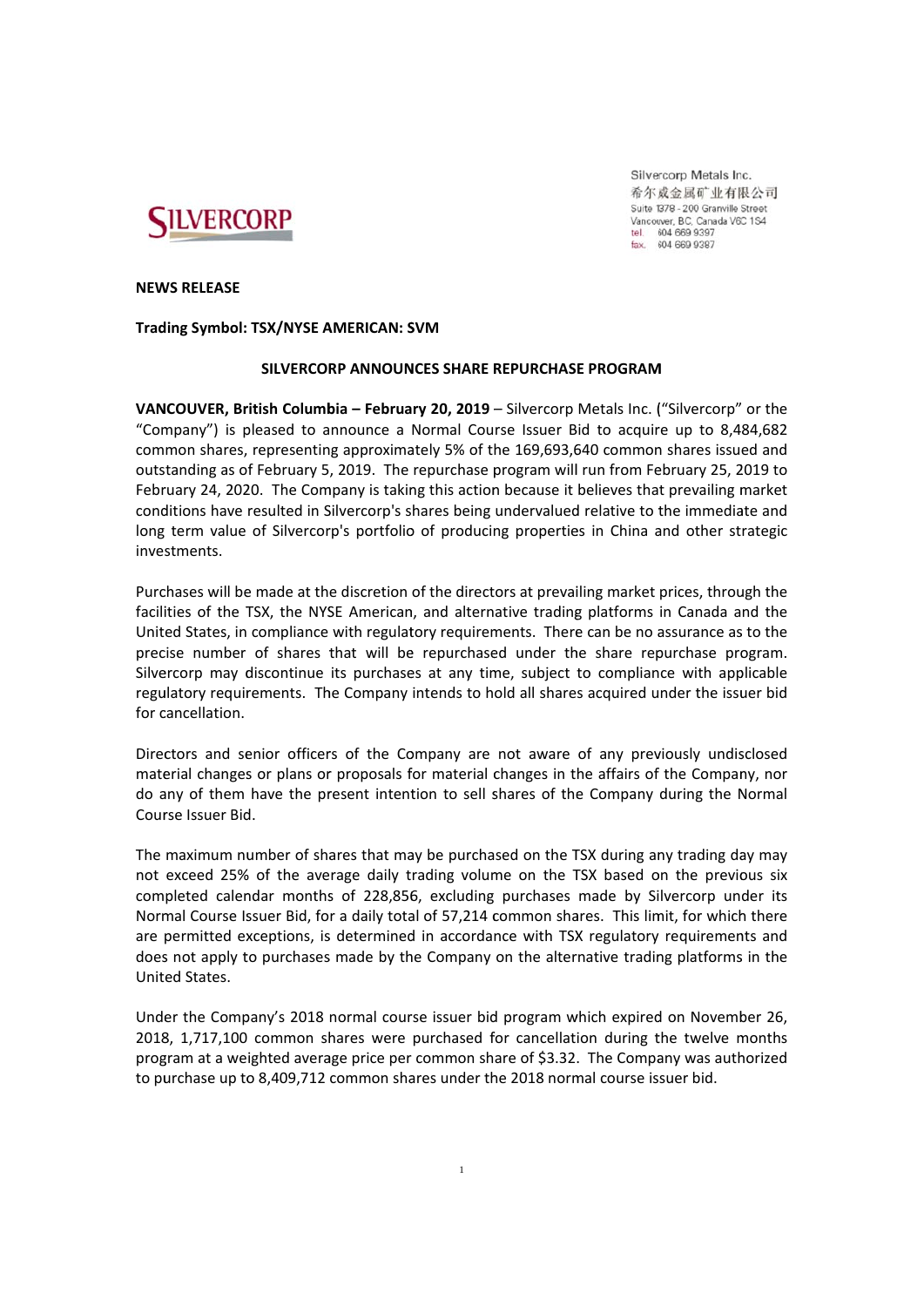#### **About Silvercorp Metals Inc.**

Silvercorp is a low‐cost silver‐producing Canadian mining company with multiple mines in China. The Company's vision is to deliver shareholder value by focusing on the acquisition of under developed projects with resource potential and the ability to grow organically. For more information, please visit our website at www.silvercorp.ca.

### **Investor Contact**

Silvercorp Metals Inc. Lon Shaver Vice President Phone: (604) 669‐9397 Toll Free 1(888) 224‐1881 Email: investor@silvercorp.ca Website: www.silvercorp.ca

#### *CAUTIONARY DISCLAIMER ‐ FORWARD‐LOOKING STATEMENTS*

Certain of the statements and information in this news release constitute "forward-looking statements" within the meaning of the United States Private Securities Litigation Reform Act of 1995 and "forward-looking information" *within the meaning of applicable Canadian provincial securities laws (collectively, "forward‐looking statements"). Any* statements or information that express or involve discussions with respect to predictions, expectations, beliefs, plans, projections, objectives, assumptions or future events or performance (often, but not always, using words or phrases *such as "expects", "is expected", "anticipates", "believes", "plans", "projects", "estimates", "assumes", "intends", "strategies", "targets", "goals", "forecasts", "objectives", "budgets", "schedules", "potential" or variations thereof or* stating that certain actions, events or results "may", "could", "would", "might" or "will" be taken, occur or be achieved, or the negative of any of these terms and similar expressions) are not statements of historical fact and may be forward-looking statements. Forward-looking statements relate to, among other things: the price of silver and other metals; the accuracy of mineral resource and mineral reserve estimates at the Company's material properties; the sufficiency of the Company's capital to finance the Company's operations; estimates of the Company's revenues and capital expenditures; estimated production from the Company's mines in the Ying Mining District and the GC Mine; timing of receipt of permits and regulatory approvals; availability of funds from production to finance the Company's operations; and access to and availability of funding for future construction, use of proceeds from any *financing and development of the Company's properties.*

Forward-looking statements are subject to a variety of known and unknown risks, uncertainties and other factors that could cause actual events or results to differ from those reflected in the forward-looking statements, including, *without limitation, risks relating to: fluctuating commodity prices; calculation of resources, reserves and mineralization and precious and base metal recovery; interpretations and assumptions of mineral resource and mineral reserve estimates; exploration and development programs; feasibility and engineering reports; permits and licenses; title to properties; property interests; joint venture partners; acquisition of commercially mineable mineral rights; financing; recent market events and conditions; economic factors affecting the Company; timing, estimated amount, capital and operating expenditures and economic returns of future production; integration of future acquisitions into the Company's existing operations; competition; operations and political conditions; regulatory environment in China and Canada; environmental risks; foreign exchange rate fluctuations; insurance; risks and hazards of mining operations; key personnel; conflicts of interest; dependence on management; internal control over financial reporting; and bringing actions and enforcing judgments under U.S. securities laws.*

This list is not exhaustive of the factors that may affect any of the Company's forward-looking statements. Forward*looking statements are statements about the future and are inherently uncertain, and actual achievements of the* Company or other future events or conditions may differ materially from those reflected in the forward-looking statements due to a variety of risks, uncertainties and other factors, including, without limitation, those referred to in the Company's Annual Information Form for the year ended March 31, 2018 under the headina "Risk Factors". Although the Company has attempted to identify important factors that could cause actual results to differ materially,